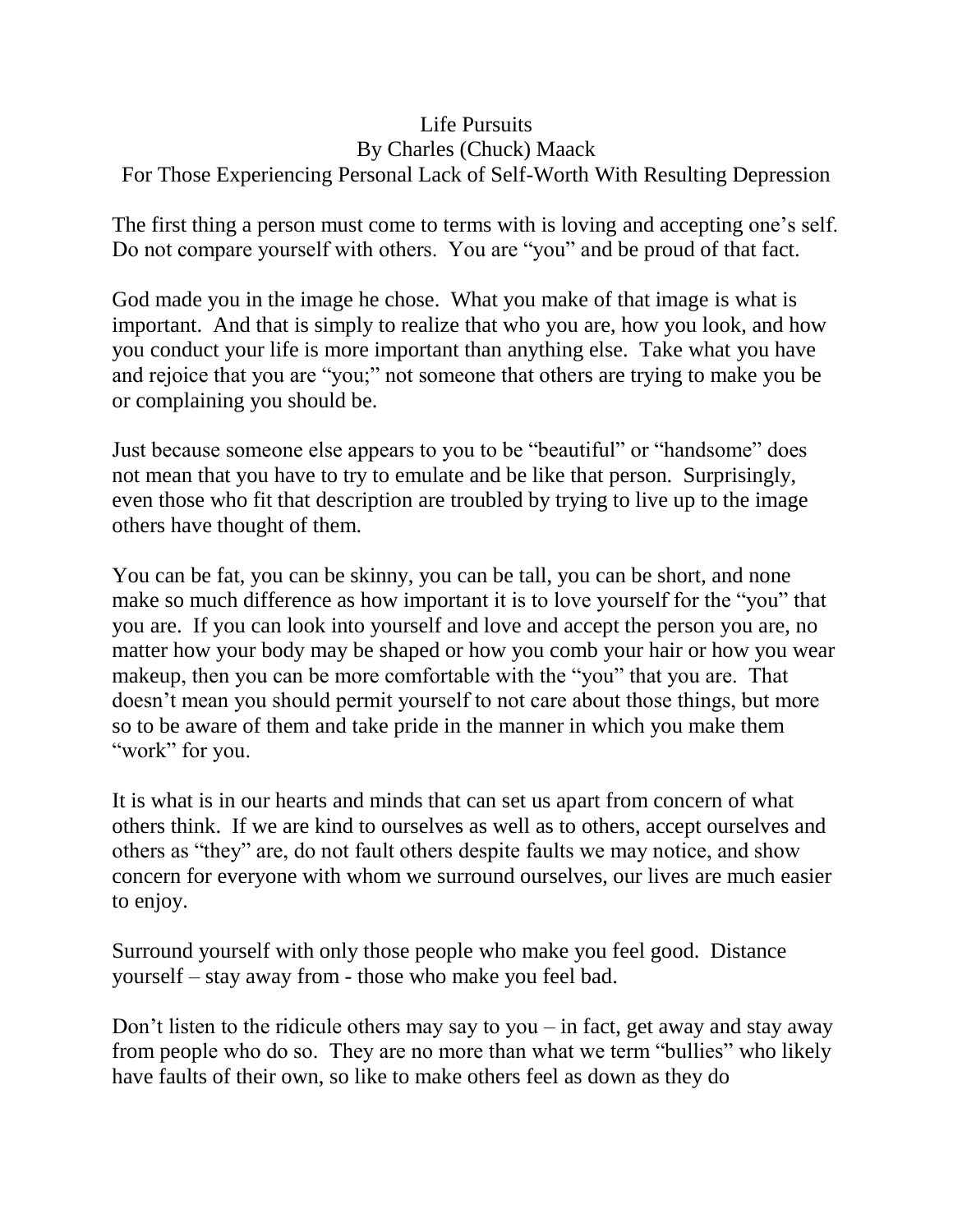Do not let yourself worry about something that may have happened in the past that has been bothering you – it is over and has already occurred. However, if it is something that does continue to bother you, then determine what you can do to either correct that something, and if you cannot, then you must put it behind you. In reality, you are entitled to "today" - not yesterday and not tomorrow, but one day at a time – and that being the case, make it important to you to enjoy each day given you. Look at all the beauty and good things around you that lift your spirits. Ignore all that you may see or hear that can otherwise depress you.

Make a time in each day where you can sit quietly with no distractions, noise, or other disruptions. That may be your entire home, or possibly your bedroom that can also serve as your "sanctuary." During those times, think of the good things in your life, things that make you feel good, and encourage yourself to continue with those things.

Read books, magazines, etc. that make you feel good, that raise your self-esteem. Consider taped books that are meant to encourage you that you can listen to while at rest at bedtime or otherwise.

Do things for yourself that can make you feel better. Surprisingly, a daily routine that you can set your own time to is some form of exercise. It can get your blood flowing and despite what may appear hard to do at first, will eventually make you feel good about yourself in being able to accomplish the exercises on a regular basis.

Consider getting involved in some voluntary service that helps others. That could be helping to serve meals at a kitchen that feeds the homeless, reading to the blind at nursing homes or services for the blind, helping with some after-work-hours church activities, and so many more where local organizations are looking for volunteers. You will feel a great personal lift by helping others.

If you have not been to a church you attended in the past for a long time and have not returned because you have somewhat lost your faith, consider returning to at least initially attend a weekend service and use that presence to mentally open your inner feelings to your God and ask for His help with your "new beginning."

Where there is Faith, there is Love, Where there is Love, there is Peace.